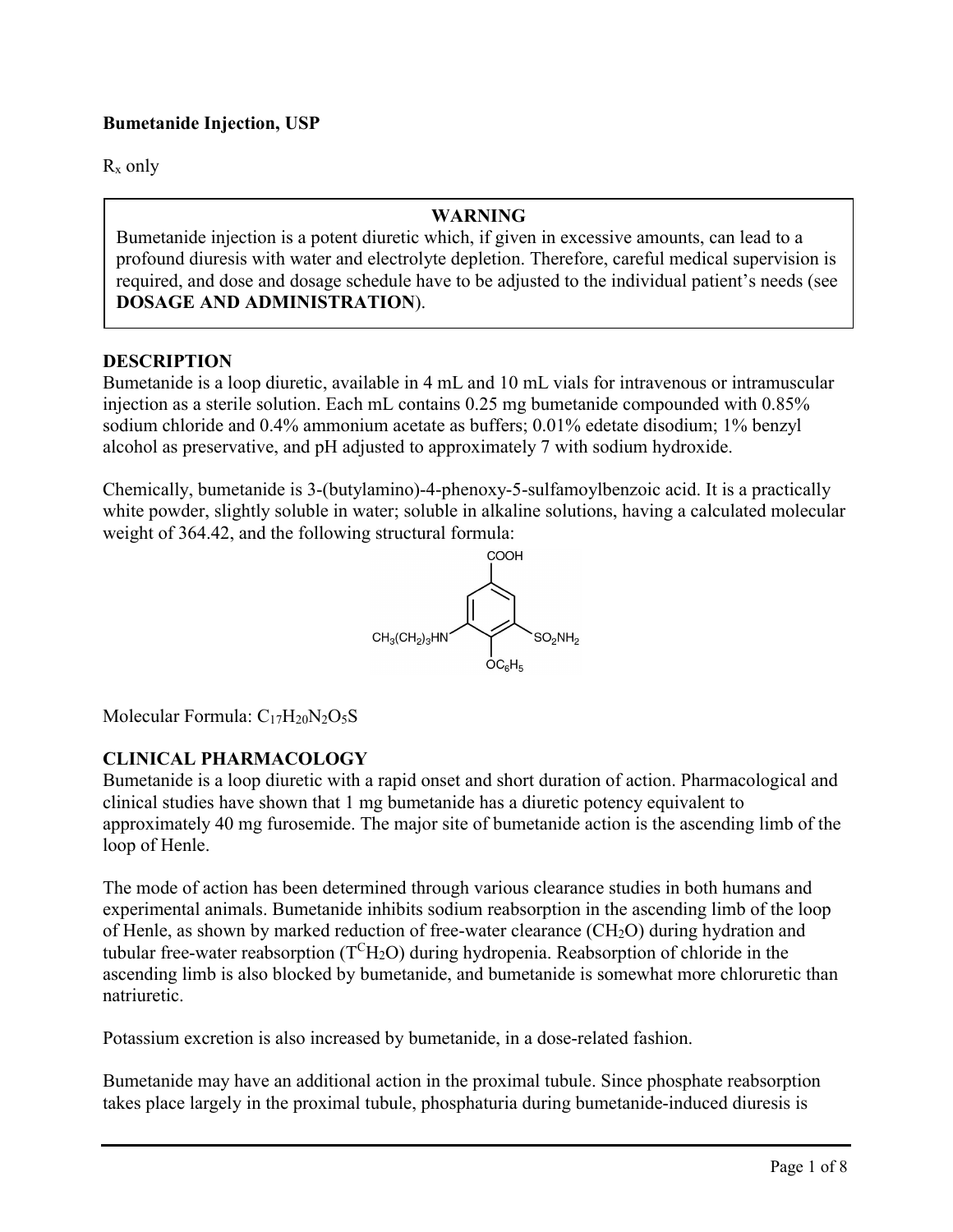indicative of this additional action. This is further supported by the reduction in the renal clearance of bumetanide by probenecid, associated with diminution in the natriuretic response. This proximal tubular activity does not seem to be related to an inhibition of carbonic anhydrase. Bumetanide does not appear to have a noticeable action on the distal tubule.

Bumetanide decreases uric acid excretion and increases serum uric acid. Diuresis starts within minutes following an intravenous injection and reaches maximum levels within 15 to 30 minutes.

Several pharmacokinetic studies have shown that bumetanide, administered orally or parenterally, is eliminated rapidly in humans, with a half-life of between 1 and 1½ hours. Plasma protein-binding is in the range of 94% to 96%.

Oral administration of carbon-14 labeled bumetanide to human volunteers revealed that 81% of the administered radioactivity was excreted in the urine, 45% of it as unchanged drug. Urinary and biliary metabolites identified in this study were formed by oxidation of the N-butyl side chain. Biliary excretion of bumetanide amounted to only 2% of the administered dose.

# **PEDIATRIC PHARMACOLOGY**

Elimination of bumetanide appears to be considerably slower in neonatal patients compared with adults, possibly because of immature renal and hepatobiliary function in this population. Small pharmacokinetic studies of intravenous bumetanide in preterm and full-term neonates with respiratory disorders have reported an apparent half-life of approximately 6 hours with a range up to 15 hours and a serum clearance ranging from 0.2 to 1.1 mL/min/kg. In a population of neonates receiving bumetanide for volume overload, mean serum clearance rates were 2.17 mL/min/kg in patients less than 2 months of age and 3.8 mL/min/kg in patients aged 2 to 6 months. Mean serum half-life of bumetanide was 2.5 hours and 1.5 hours in patients aged less than 2 months and those aged 2 to 6 months, respectively. Elimination half-life decreased considerably during the first month of life, from a mean of approximately 6 hours at birth to approximately 2.4 hours at 1 month of age.

In preterm neonates, mean serum concentrations following a single 0.05 mg/kg dose ranged from 126 mcg/L at 1 hour to 57 mcg/L at 8 hours. In another study, mean serum concentrations following a single 0.05 mg/kg dose were 338 ng/mL at 30 minutes and 176 ng/mL after 4 hours. A single dose of 0.1 mg/kg produced mean serum levels of 314 ng/mL at 1 hour, and 196 ng/mL at 6 hours. Mean volume of distribution in neonates has been reported to range from 0.26 L/kg to 0.39 L/kg.

The degree of protein binding of bumetanide in cord sera from healthy neonates was approximately 97%, suggesting the potential for bilirubin displacement. A study using pooled sera from critically ill neonates found that bumetanide at concentrations of 0.5 to 50 mcg/mL, but not 0.25 mcg/mL, caused a linear increase in unbound bilirubin concentrations.

In 56 infants aged 4 days to 6 months, bumetanide doses ranging from 0.005 mg/kg to 0.1 mg/kg were studied for pharmacodynamic effect. Peak bumetanide excretion rates increased linearly with increasing doses of drug. Maximal diuretic effect was observed at a bumetanide excretion rate of about 7 mcg/kg/hr, corresponding to doses of 0.035 to 0.040 mg/kg. Higher doses produced a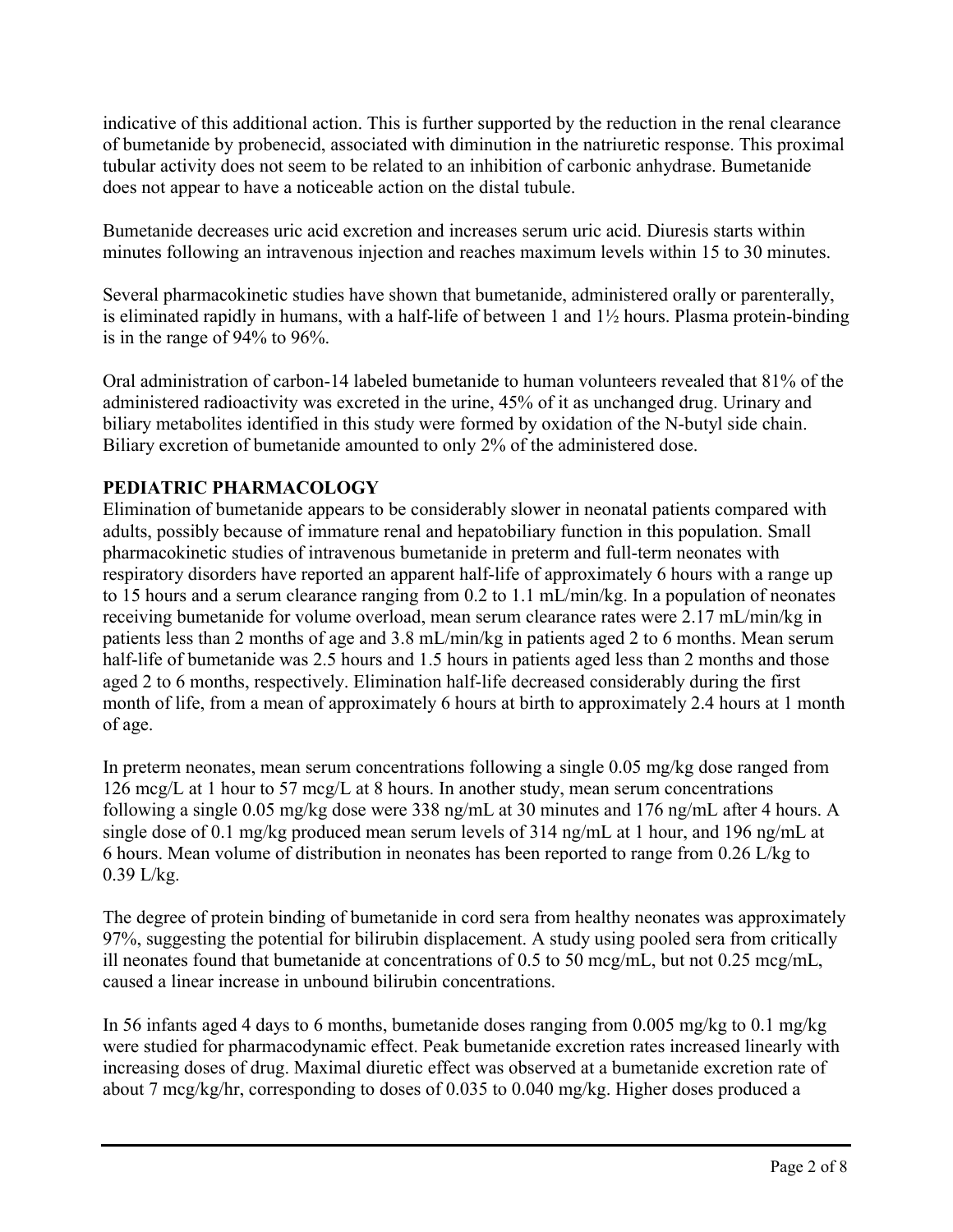higher bumetanide excretion rate but no increase in diuretic effect. Urine flow rate peaked during the first hour after drug administration in 80% of patients and by 3 hours in all patients.

# **GERIATRIC PHARMACOLOGY**

In a group of ten geriatric subjects between the ages of 65 and 73 years, total bumetanide clearance was significantly lower ( $1.8 \pm 0.3$  mL/min/kg) compared with younger subjects  $(2.9 \pm 0.2 \text{ mL/min/kg})$  after a single oral bumetanide 0.5 mg dose. Maximum plasma concentrations were higher in geriatric subjects ( $16.9 \pm 1.8$  ng/mL) compared with younger subjects (10.3  $\pm$  1.5 ng/mL). Urine flow rate and total excretion of sodium and potassium were increased less in the geriatric subjects compared with younger subjects, although potassium excretion and fractional sodium excretion were similar between the two age groups. Nonrenal clearance, bioavailability, and volume of distribution were not significantly different between the two groups.

# **INDICATIONS AND USAGE**

Bumetanide injection is indicated for the treatment of edema associated with congestive heart failure, hepatic and renal disease, including the nephrotic syndrome.

Almost equal diuretic response occurs after oral and parenteral administration of bumetanide. Therefore, if impaired gastrointestinal absorption is suspected or oral administration is not practical, bumetanide should be given by the intramuscular or intravenous route.

Successful treatment with bumetanide following instances of allergic reactions to furosemide suggests a lack of cross-sensitivity.

# **CONTRAINDICATIONS**

Bumetanide is contraindicated in anuria. Although bumetanide can be used to induce diuresis in renal insufficiency, any marked increase in blood urea nitrogen or creatinine, or the development of oliguria during therapy of patients with progressive renal disease, is an indication for discontinuation of treatment with bumetanide. Bumetanide is also contraindicated in patients in hepatic coma or in states of severe electrolyte depletion until the condition is improved or corrected. Bumetanide is contraindicated in patients hypersensitive to this drug.

### **WARNINGS**

- 1. Volume and electrolyte depletion. The dose of bumetanide should be adjusted to the patient's needs. Excessive doses or too frequent administration can lead to profound water loss, electrolyte depletion, dehydration, reduction in blood volume and circulatory collapse with the possibility of vascular thrombosis and embolism, particularly in elderly patients.
- 2. Hypokalemia. Hypokalemia can occur as a consequence of bumetanide administration. Prevention of hypokalemia requires particular attention in the following conditions: patients receiving digitalis and diuretics for congestive heart failure, hepatic cirrhosis and ascites, states of aldosterone excess with normal renal function, potassium-losing nephropathy, certain diarrheal states, or other states where hypokalemia is thought to represent particular added risks to the patient, *i.e.,* history of ventricular arrhythmias.

In patients with hepatic cirrhosis and ascites, sudden alterations of electrolyte balance may precipitate hepatic encephalopathy and coma. Treatment in such patients is best initiated in the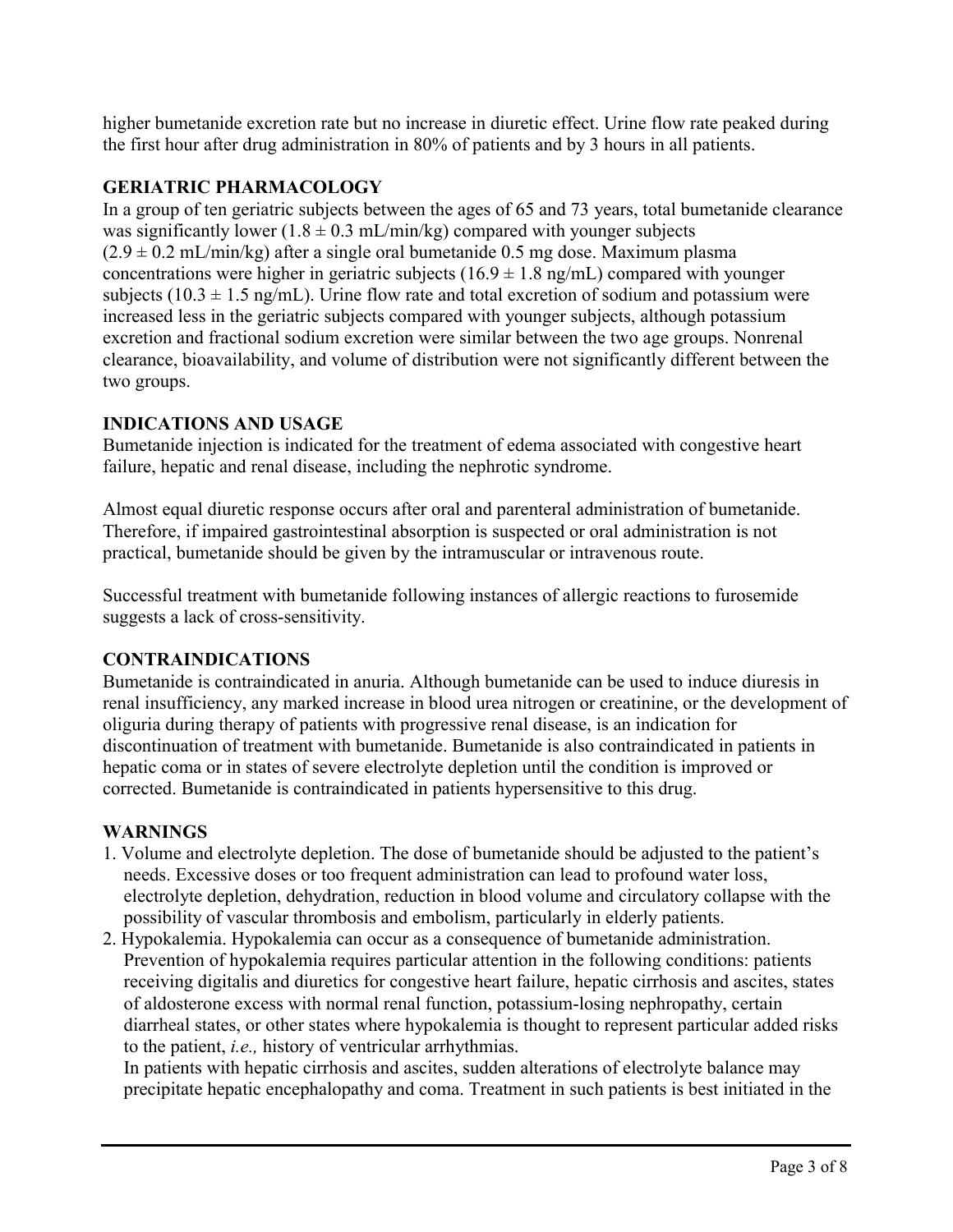hospital with small doses and careful monitoring of the patient's clinical status and electrolyte balance. Supplemental potassium and/or spironolactone may prevent hypokalemia and metabolic alkalosis in these patients.

- 3. Ototoxicity. In cats, dogs, and guinea pigs, bumetanide has been shown to produce ototoxicity. In these test animals bumetanide was 5 to 6 times more potent than furosemide and, since the diuretic potency of bumetanide is about 40 to 60 times furosemide, it is anticipated that blood levels necessary to produce ototoxicity will rarely be achieved. The potential exists, however, and must be considered a risk of intravenous therapy, especially at high doses, repeated frequently in the face of renal excretory function impairment. Potentiation of aminoglycoside ototoxicity has not been tested for bumetanide. Like other members of this class of diuretics, bumetanide probably shares this risk.
- 4. Allergy to sulfonamides. Patients allergic to sulfonamides may show hypersensitivity to bumetanide.
- 5. Thrombocytopenia. Since there have been rare spontaneous reports of thrombocytopenia from postmarketing experience, patients should be observed regularly for possible occurrence of thrombocytopenia.

# **PRECAUTIONS**

### **General:**

Serum potassium should be measured periodically and potassium supplements or potassium-sparing diuretics added if necessary. Periodic determinations of other electrolytes are advised in patients treated with high doses or for prolonged periods, particularly in those on low salt diets.

Hyperuricemia may occur; it has been asymptomatic in cases reported to date. Reversible elevations of the BUN and creatinine may also occur, especially in association with dehydration and particularly in patients with renal insufficiency. Bumetanide may increase urinary calcium excretion with resultant hypocalcemia.

Diuretics have been shown to increase the urinary excretion of magnesium; this may result in hypomagnesemia.

### **LABORATORY TESTS**

Studies in normal subjects receiving bumetanide revealed no adverse effects on glucose tolerance, plasma insulin, glucagon and growth hormone levels, but the possibility of an effect on glucose metabolism exists. Periodic determinations of blood sugar should be done, particularly in patients with diabetes or suspected latent diabetes.

Patients under treatment should be observed regularly for possible occurrence of blood dyscrasias, liver damage, or idiosyncratic reactions, which have been reported occasionally in foreign marketing experience. The relationship of these occurrences to bumetanide use is not certain.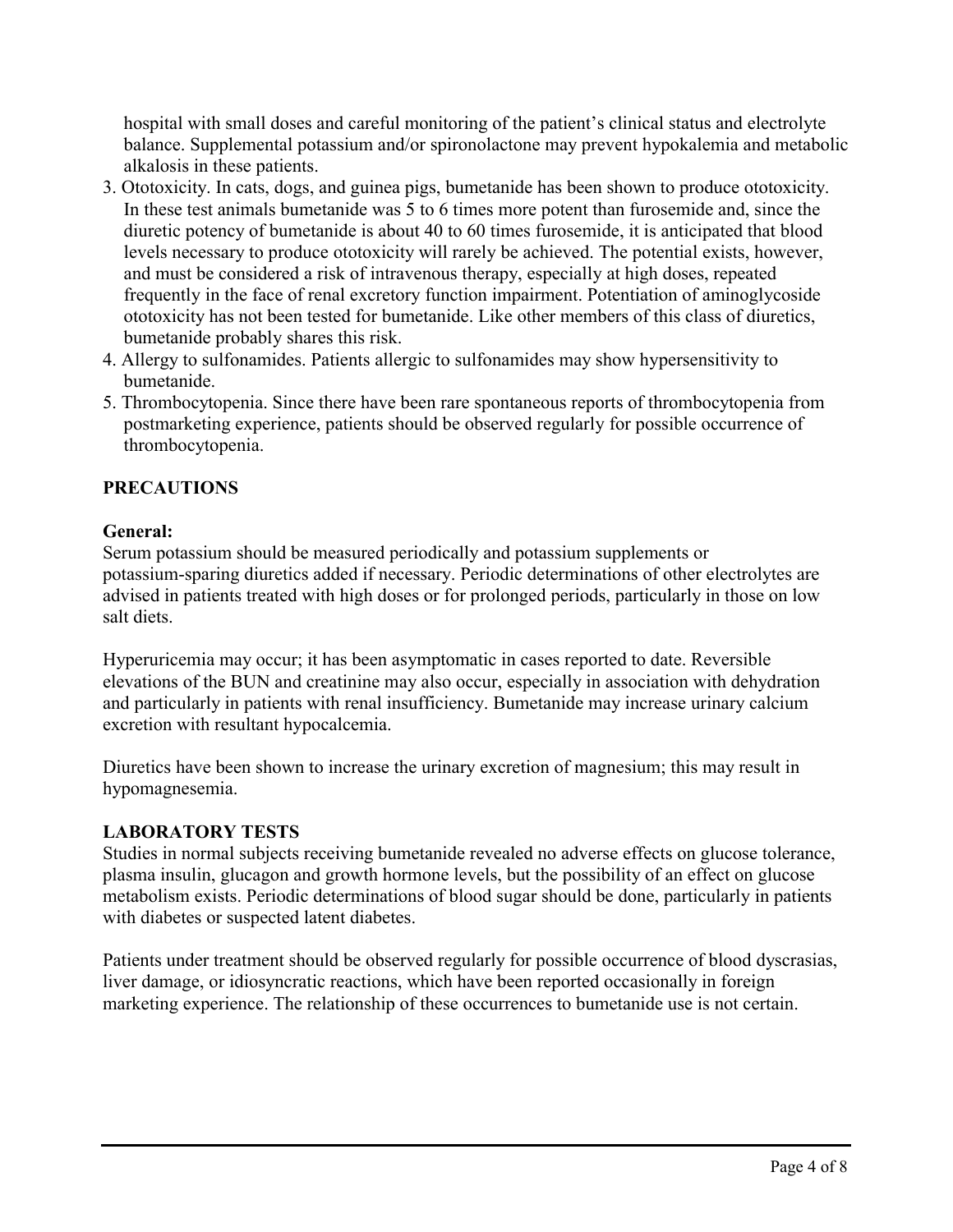# **DRUG INTERACTIONS**

- 1. Drugs with ototoxic potential (see **WARNINGS**): Especially in the presence of impaired renal function, the use of parenterally administered bumetanide in patients to whom aminoglycoside antibiotics are also being given should be avoided, except in life-threatening conditions.
- 2. Drugs with nephrotoxic potential: There has been no experience with the concurrent use of bumetanide with drugs known to have a nephrotoxic potential. Therefore, the simultaneous administration of these drugs should be avoided.
- 3. Lithium: Lithium should generally not be given with diuretics (such as bumetanide) because they reduce its renal clearance and add a high risk of lithium toxicity.
- 4. Probenecid: Pretreatment with probenecid reduces both the natriuresis and hyperreninemia produced by bumetanide. This antagonistic effect of probenecid on bumetanide natriuresis is not due to a direct action on sodium excretion but is probably secondary to its inhibitory effect on renal tubular secretion of bumetanide. Thus, probenecid should not be administered concurrently with bumetanide.
- 5. Indomethacin: Indomethacin blunts the increases in urine volume and sodium excretion seen during bumetanide treatment and inhibits the bumetanide-induced increase in plasma renin activity. Concurrent therapy with bumetanide is thus not recommended.
- 6. Antihypertensives: Bumetanide may potentiate the effect of various antihypertensive drugs, necessitating a reduction in the dosage of these drugs.
- 7. Digoxin: Interaction studies in humans have shown no effect on digoxin blood levels.
- 8. Anticoagulants: Interaction studies in humans have shown bumetanide to have no effect on warfarin metabolism or on plasma prothrombin activity.

# **CARCINOGENESIS, MUTAGENESIS, IMPAIRMENT OF FERTILITY**

Bumetanide was devoid of mutagenic activity in various strains of *Salmonella typhimurium* when tested in the presence or absence of an *in vitro* metabolic activation system. An 18-month study showed an increase in mammary adenomas of questionable significance in female rats receiving oral doses of 60 mg/kg/day (2,000 times a 2 mg human dose). A repeat study at the same doses failed to duplicate this finding.

Reproduction studies were performed to evaluate general reproductive performance and fertility in rats at oral dose levels of 10, 30, 60, or 100 mg/kg/day. The pregnancy rate was slightly decreased in the treated animals; however, the differences were small and not statistically significant.

### **PREGNANCY**

Teratogenic Effects: Bumetanide is neither teratogenic nor embryocidal in mice when given in doses up to 3,400 times the maximum human therapeutic dose.

Bumetanide has been shown to be nonteratogenic, but it has a slight embryocidal effect in rats when given in doses of 3,400 times the maximum human therapeutic dose and in rabbits at doses of 3.4 times the maximum human therapeutic dose. In one study, moderate growth retardation and increased incidence of delayed ossification of sternebrae were observed in rats at oral doses of 100 mg/kg/day, 3,400 times the maximum human therapeutic dose. These effects were associated with maternal weight reductions noted during dosing. No such adverse effects were observed at 30 mg/kg/day (1,000 times the maximum human therapeutic dose). No fetotoxicity was observed at 1,000 to 2,000 times the human therapeutic dose.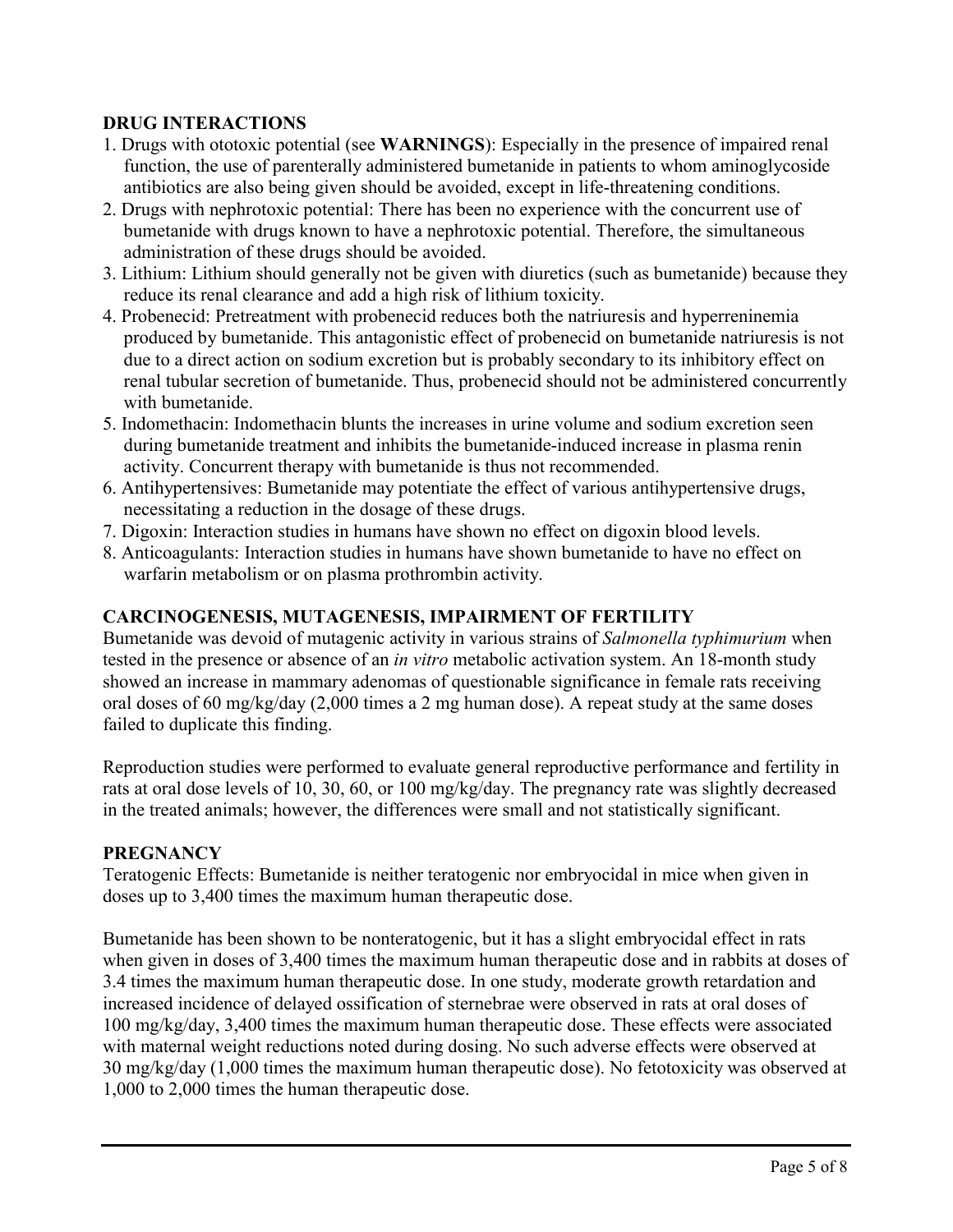In rabbits, a dose-related decrease in litter size and an increase in resorption rate were noted at oral doses of 0.1 and 0.3 mg/kg/day (3.4 and 10 times the maximum human therapeutic dose). A slightly increased incidence of delayed ossification of sternebrae occurred at 0.3 mg/kg/day; however, no such adverse effects were observed at the dose of 0.03 mg/kg/day. The sensitivity of the rabbit to bumetanide parallels the marked pharmacologic and toxicologic effects of the drug in this species.

Bumetanide was not teratogenic in the hamster at an oral dose of 0.5 mg/kg/day (17 times the maximum human therapeutic dose). Bumetanide was not teratogenic when given intravenously to mice and rats at doses up to 140 times the maximum human therapeutic dose.

There are no adequate and well-controlled studies in pregnant women. A small investigational experience in the United States and marketing experience in other countries to date have not indicated any evidence of adverse effects on the fetus, but these data do not rule out the possibility of harmful effects. Bumetanide should be given to a pregnant woman only if the potential benefit justifies the potential risk to the fetus.

# **NURSING MOTHERS**

It is not known whether this drug is excreted in human milk. As a general rule, nursing should not be undertaken while the patient is on bumetanide since it may be excreted in human milk.

# **PEDIATRIC USE**

Safety and effectiveness in pediatric patients below the age of 18 have not been established. *In vitro* studies using pooled sera from critically ill neonates have shown bumetanide to be a potent displacer of bilirubin (see **CLINICAL PHARMACOLOGY: Pediatric Pharmacology**). The administration of bumetanide could present a particular concern if given to critically ill or jaundiced neonates at risk for kernicterus.

# **GERIATRIC USE**

Clinical studies of bumetanide did not include sufficient numbers of subjects aged 65 and over to determine whether they responded differently from younger subjects. Other reported clinical experience has not identified differences in responses between the elderly and younger patients. In general, dose selection for an elderly patient should be cautious, usually starting at the low end of the dosing range, reflecting the greater frequency of decreased hepatic, renal or cardiac function, and of concomitant disease or other drug therapy.

This drug is known to be substantially excreted by the kidney, and the risk of toxic reactions to this drug may be greater in patients with impaired renal function. Because elderly patients are more likely to have decreased renal function, care should be taken in dose selection, and it may be useful to monitor renal function.

### **ADVERSE REACTIONS**

The most frequent clinical adverse reactions considered probably or possibly related to bumetanide are muscle cramps (seen in 1.1% of treated patients), dizziness (1.1%), hypotension (0.8%), headache (0.6%), nausea (0.6%), and encephalopathy (in patients with preexisting liver disease)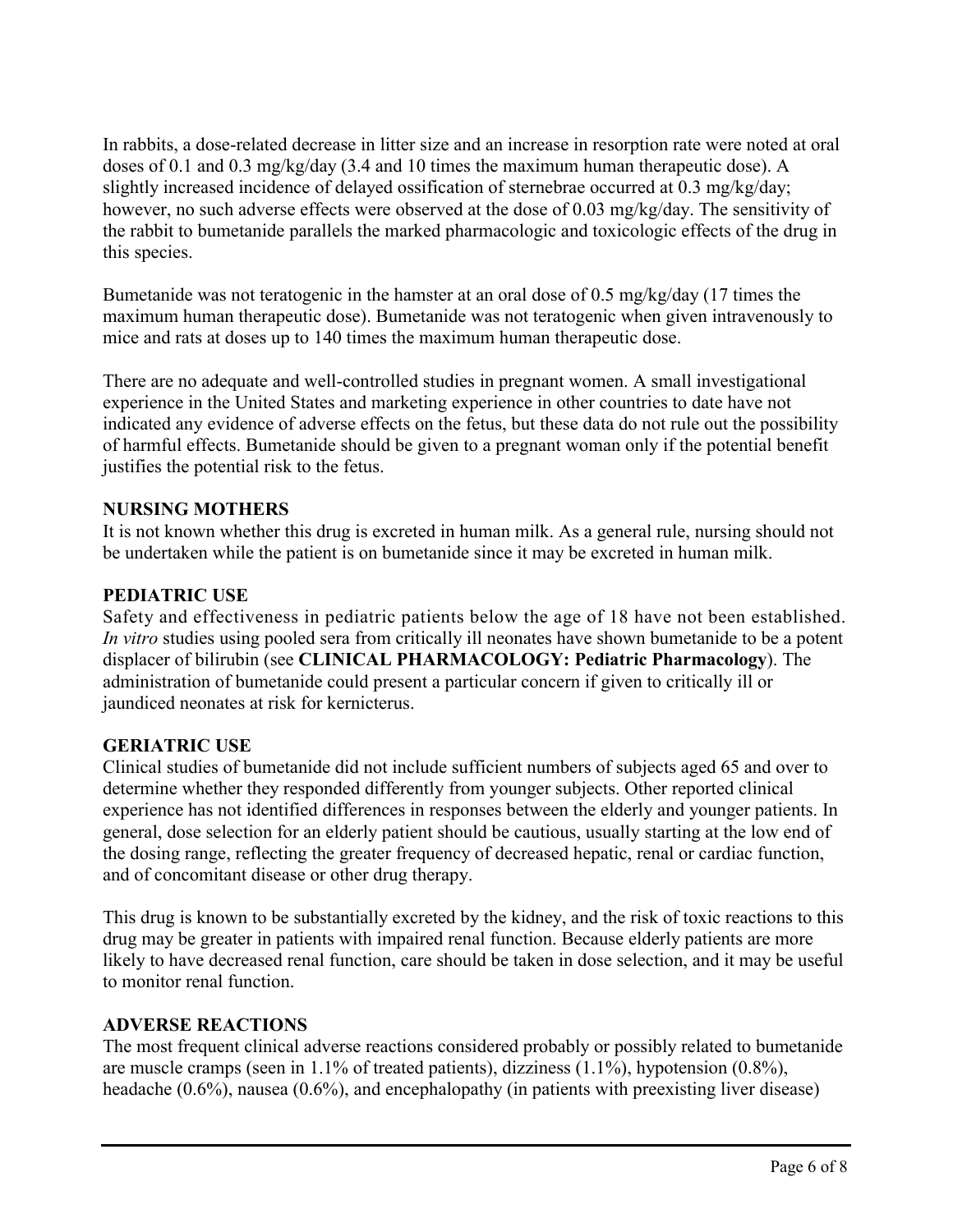(0.6%). One or more of these adverse reactions have been reported in approximately 4.1% of patients treated with bumetanide.

Serious skin reactions (i.e., Stevens-Johnson syndrome, toxic epidermal necrolysis) have been reported in association with bumetanide use.

Less frequent clinical adverse reactions to bumetanide are impaired hearing (0.5%), pruritus (0.4%), electrocardiogram changes (0.4%), weakness (0.2%), hives (0.2%), abdominal pain (0.2%), arthritic pain (0.2%), musculoskeletal pain (0.2%), rash (0.2%) and vomiting (0.2%). One or more of these adverse reactions have been reported in approximately 2.9% of patients treated with bumetanide.

Other clinical adverse reactions, which have each occurred in approximately 0.1% of patients, are vertigo, chest pain, ear discomfort, fatigue, dehydration, sweating, hyperventilation, dry mouth, upset stomach, renal failure, asterixis, itching, nipple tenderness, diarrhea, premature ejaculation and difficulty maintaining an erection.

Laboratory abnormalities reported have included hyperuricemia (in 18.4% of patients tested), hypochloremia (14.9%), hypokalemia (14.7%), azotemia (10.6%), hyponatremia (9.2%), increased serum creatinine (7.4%), hyperglycemia (6.6%), and variations in phosphorus (4.5%),  $CO<sub>2</sub>$  content (4.3%), bicarbonate (3.1%) and calcium (2.4%). Although manifestations of the pharmacologic action of bumetanide, these conditions may become more pronounced by intensive therapy.

Also reported have been thrombocytopenia (0.2%) and deviations in hemoglobin (0.8%), prothrombin time  $(0.8\%)$ , hematocrit  $(0.6\%)$ , WBC  $(0.3\%)$  and differential counts  $(0.1\%)$ . There have been rare spontaneous reports of thrombocytopenia from postmarketing experience.

Diuresis induced by bumetanide may also rarely be accompanied by changes in LDH (1%), total serum bilirubin (0.8%), serum proteins (0.7%), SGOT (0.6%), SGPT (0.5%), alkaline phosphatase (0.4%), cholesterol (0.4%) and creatinine clearance (0.3%). Increases in urinary glucose (0.7%) and urinary protein (0.3%) have also been seen.

# **To report SUSPECTED ADVERSE REACTIONS, contact Hospira, Inc. at 1-800-441-4100, or FDA at 1-800-FDA-1088 or** *www.fda.gov/medwatch*

# **OVERDOSAGE**

Overdosage can lead to acute profound water loss, volume and electrolyte depletion, dehydration, reduction of blood volume and circulatory collapse with a possibility of vascular thrombosis and embolism. Electrolyte depletion may be manifested by weakness, dizziness, mental confusion, anorexia, lethargy, vomiting and cramps. Treatment consists of replacement of fluid and electrolyte losses by careful monitoring of the urine and electrolyte output and serum electrolyte levels.

### **DOSAGE AND ADMINISTRATION**

Dosage should be individualized with careful monitoring of patient response.